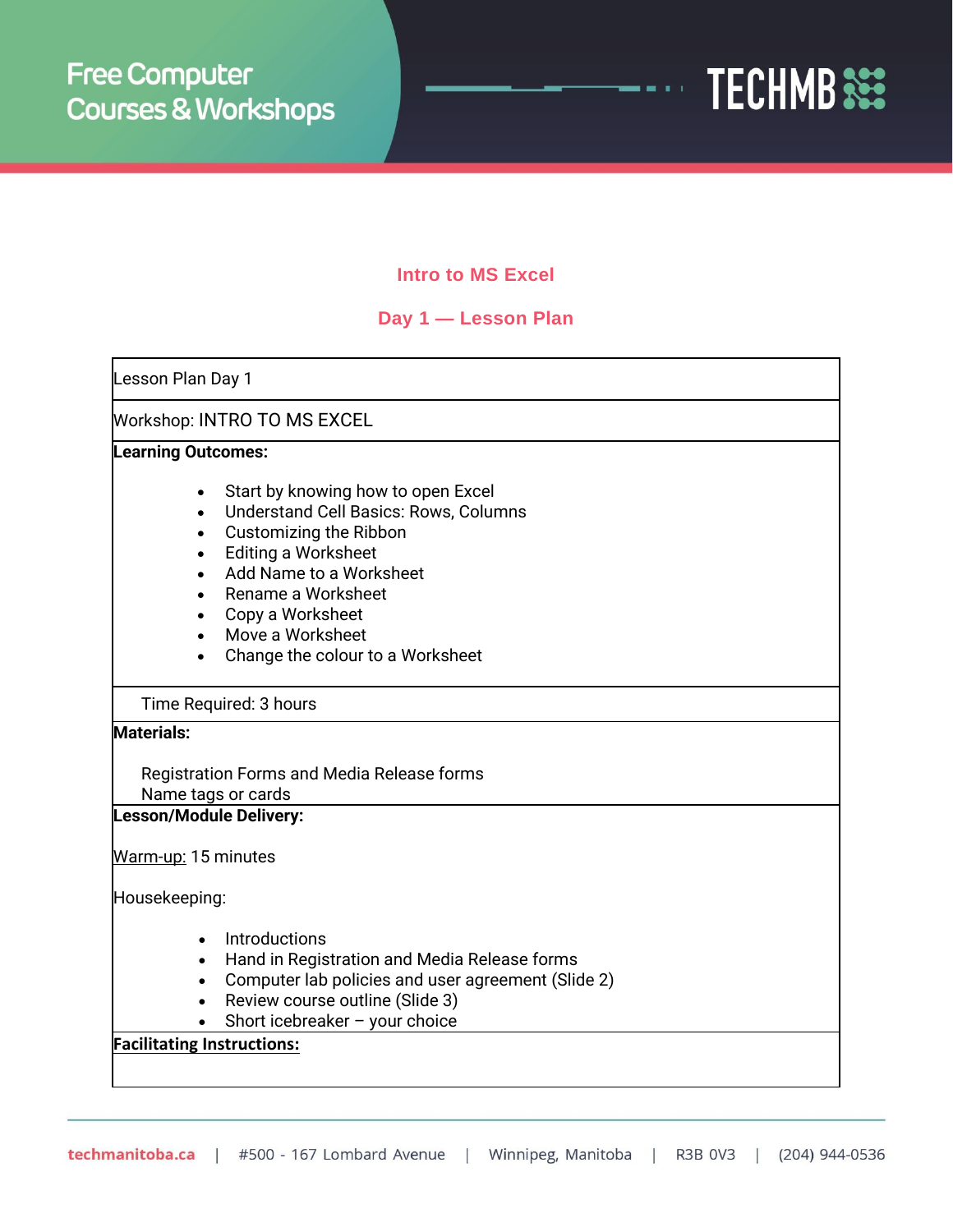

Participants must identify whether if they are working with Windows 7, 8, 10 or iOS 7

The presentation is set up so that the participants practice as the slide presentation progresses. There are specific tasks at the end of each section for additional review and practice of the material.

#### **Course Outline and Overview**

In this introductory course to Excel, participants will explore Excel activities that go beyond the basic. After successful completion of this session, participants can expect to have the skills required to work efficiently in an existing worksheet and to also create new worksheets from a template and from scratch.

Topics Include

Create a basic worksheet by entering text, values, and formulas.

Change the appearance of worksheet data by using a variety of formatting techniques. Create formulas by using some of Excel's built-in functions.

Filter and sort Excel data.

Plan, create and modify charts.

Prepare a document for printing by using a variety of printing options.